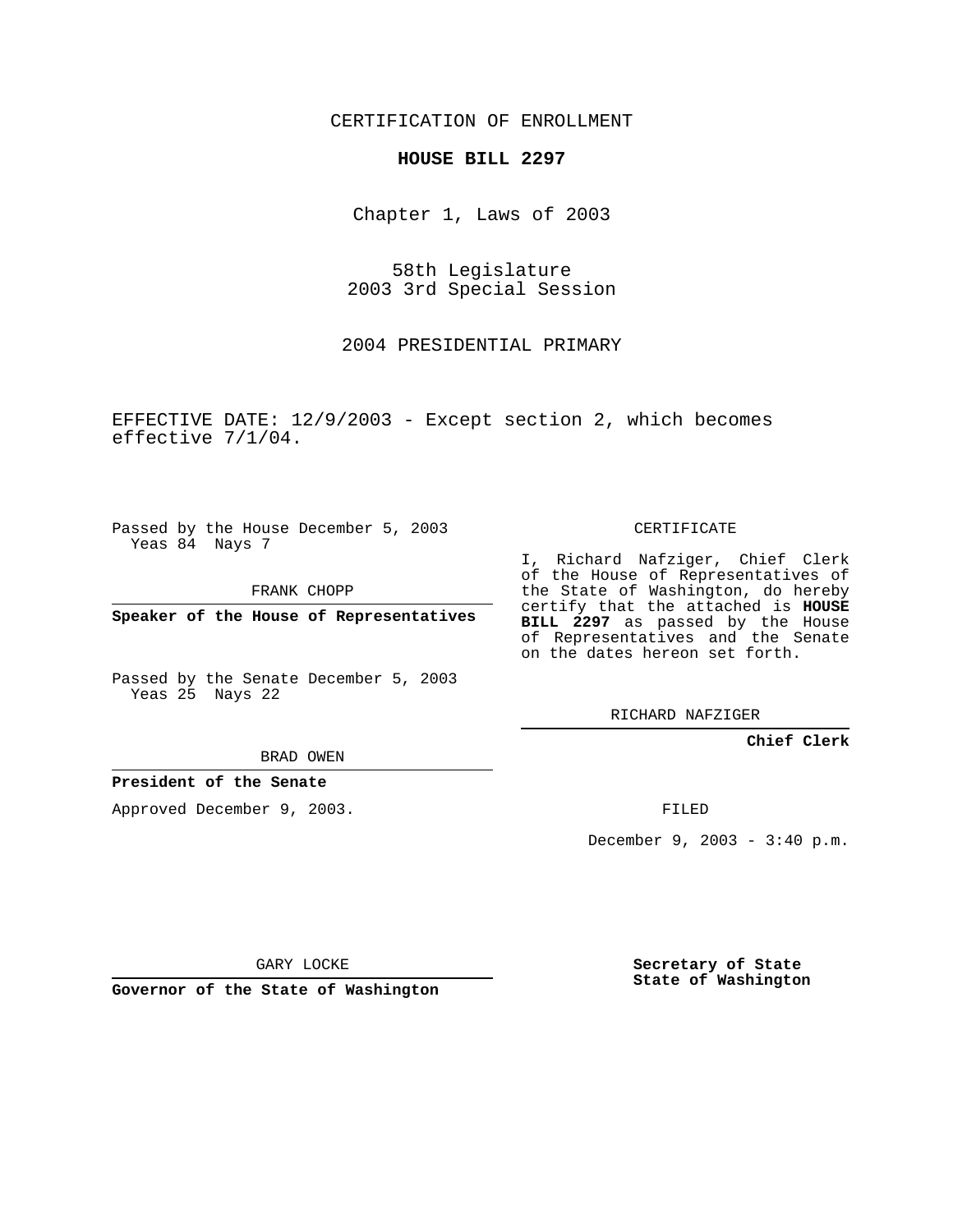## **HOUSE BILL 2297** \_\_\_\_\_\_\_\_\_\_\_\_\_\_\_\_\_\_\_\_\_\_\_\_\_\_\_\_\_\_\_\_\_\_\_\_\_\_\_\_\_\_\_\_\_

\_\_\_\_\_\_\_\_\_\_\_\_\_\_\_\_\_\_\_\_\_\_\_\_\_\_\_\_\_\_\_\_\_\_\_\_\_\_\_\_\_\_\_\_\_

Passed Legislature - 2003 3rd Special Session

## **State of Washington 58th Legislature 2003 3rd Special Session**

**By** Representatives Haigh, Armstrong, Kagi, Nixon, Santos, Hinkle, Shabro, Tom, Fromhold, Delvin, Dickerson, Alexander, McCoy, Ahern, Simpson, Woods, Clibborn, McDonald, Kenney, Miloscia, Chase, Lantz,<br>Bailey, Schual-Berke, Hudgins, Flannigan, Dunshee, Ruderman, Bailey, Schual-Berke, Hudgins, Flannigan, Dunshee, Ruderman, Darneille, Upthegrove, Linville, Blake, Hunter, Quall, Hunt, Morris, Wallace, Kessler, Veloria, Hankins, Lovick, Eickmeyer, Berkey, Romero, Rockefeller, Morrell and Sullivan; by request of Governor Locke

Prefiled 12/3/2003. Read first time 12/05/2003. Referred to .

 1 AN ACT Relating to the cancellation of the 2004 presidential 2 primary; amending RCW 29.19.020 and 29A.56.020; providing an effective 3 date; providing expiration dates; and declaring an emergency.

4 BE IT ENACTED BY THE LEGISLATURE OF THE STATE OF WASHINGTON:

 5 **Sec. 1.** RCW 29.19.020 and 1995 1st sp.s. c 20 s 1 are each amended 6 to read as follows:

 (1) On the fourth Tuesday in May of each year in which a president of the United States is to be nominated and elected, a presidential primary shall be held at which voters may vote for the nominee of a major political party for the office of president. The secretary of state may propose an alternative date for the primary no later than the first day of August of the year before the year in which a president is to be nominated and elected.

 (2) No later than the first day of September of the year before the year in which a presidential nominee is selected, the state committee of any major political party that will use the primary results for candidates of that party may propose an alternative date for that 18 primary.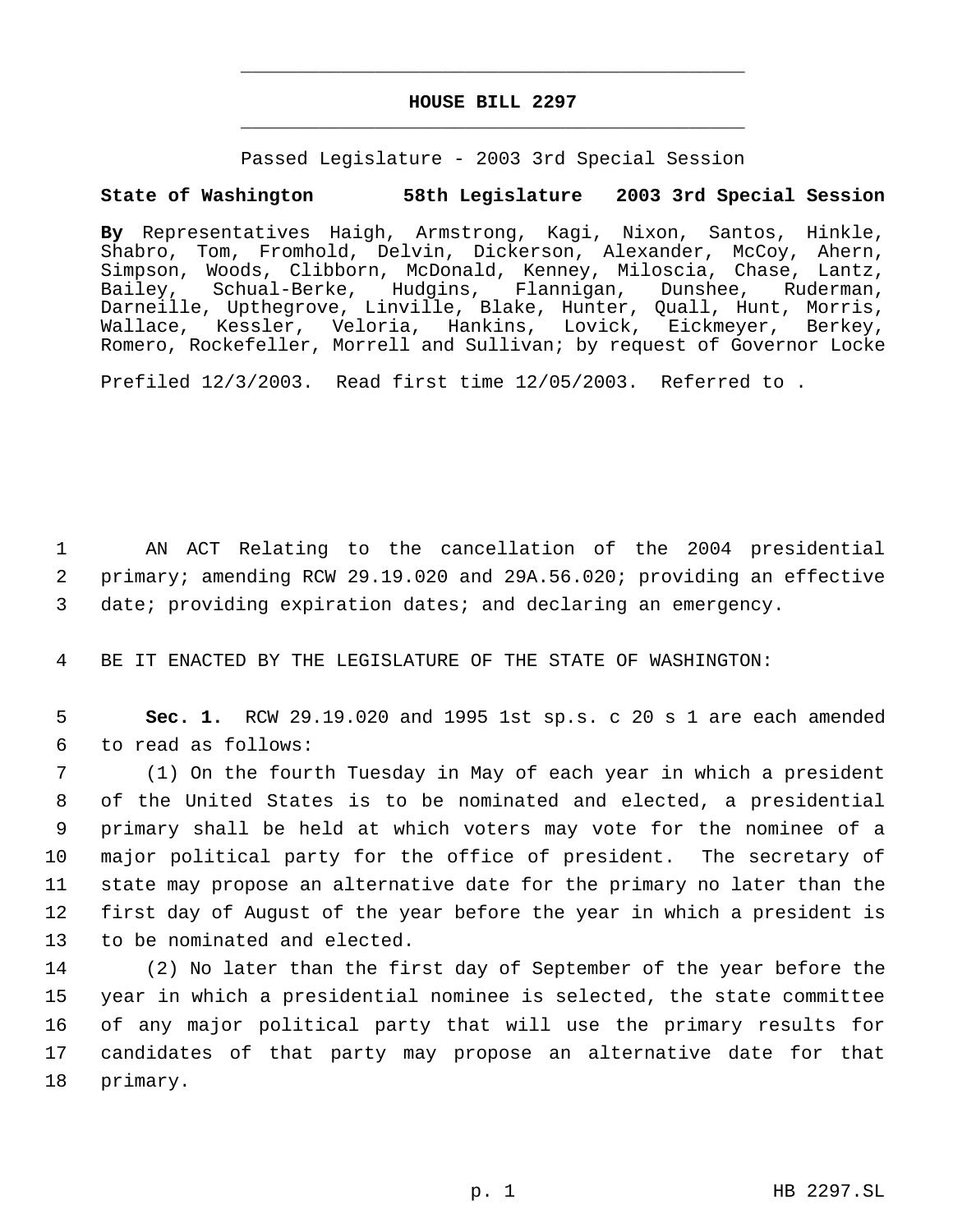(3) If an alternative date is proposed under subsection (1) or (2) of this section, a committee consisting of the chair and the vice-chair of the state committee of each major political party, the secretary of state, the majority leader and minority leader of the senate, and the speaker and the minority leader of the house of representatives shall meet and, if affirmed by a two-thirds vote of the members of the committee, the date of the primary shall be changed. The committee shall meet and decide on the proposed alternate date not later than the first day of October of the year before the year in which a presidential nominee is selected. The secretary of state shall convene and preside over the meeting of the committee. A committee member other than a legislator may appoint, in writing, a designee to serve on his or her behalf. A legislator who is a member of the committee may appoint, in writing, another legislator to serve on his or her behalf. (4) If an alternate date is approved under this section, the secretary of state shall adopt rules under RCW 29.19.070 to adjust the deadlines in RCW 29.19.030 and related provisions of this chapter to correspond with the date that has been approved.

(5) No presidential primary may be held in 2004.

 **Sec. 2.** RCW 29A.56.020 and 2003 c 111 s 1402 are each amended to read as follows:

 (1) On the fourth Tuesday in May of each year in which a president of the United States is to be nominated and elected, a presidential primary shall be held at which voters may vote for the nominee of a major political party for the office of president. The secretary of state may propose an alternative date for the primary no later than the first day of August of the year before the year in which a president is to be nominated and elected.

 (2) No later than the first day of September of the year before the year in which a presidential nominee is selected, the state committee of any major political party that will use the primary results for candidates of that party may propose an alternative date for that primary.

 (3) If an alternative date is proposed under subsection (1) or (2) of this section, a committee consisting of the chair and the vice-chair of the state committee of each major political party, the secretary of state, the majority leader and minority leader of the senate, and the